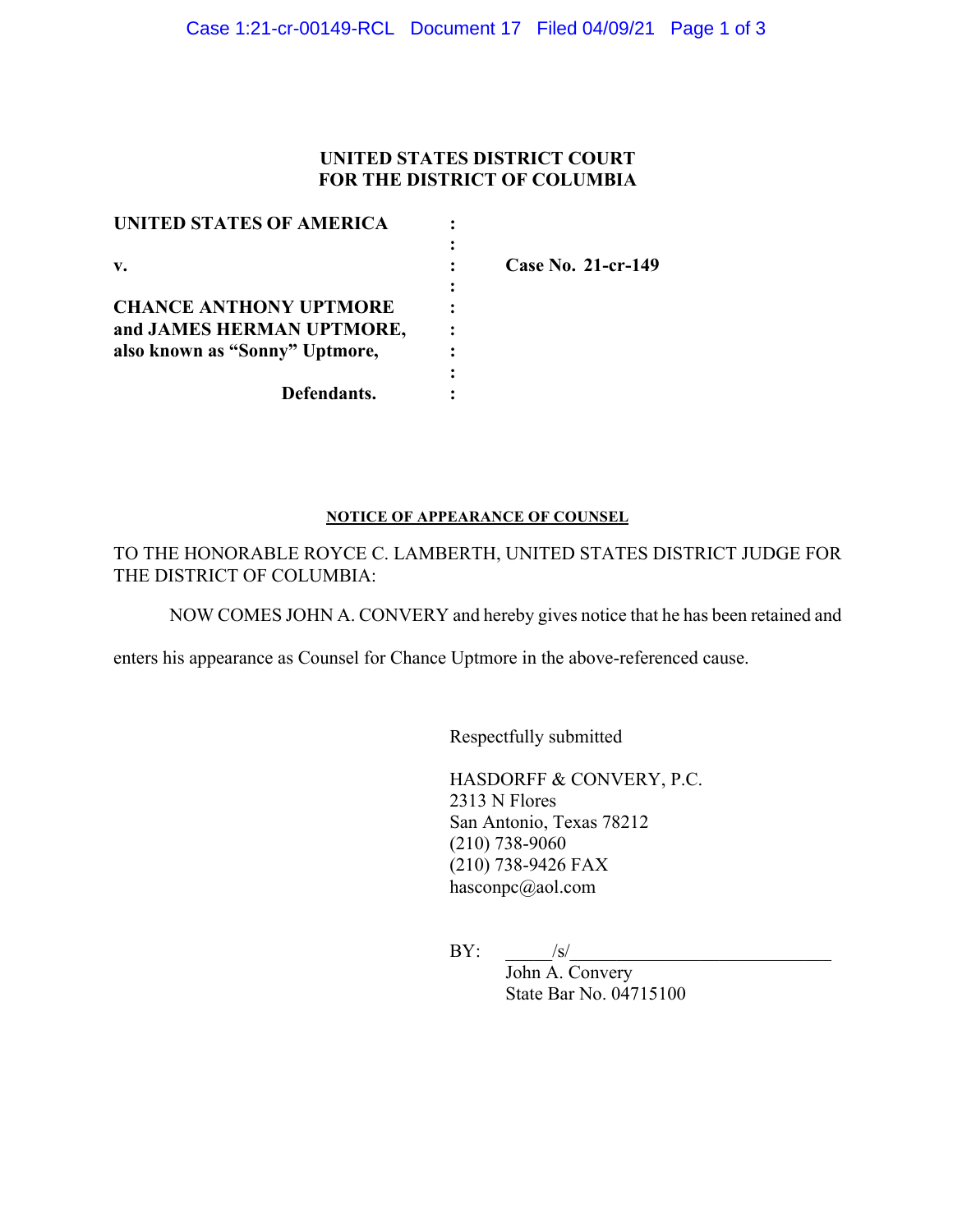# **CERTIFICATE OF SERVICE**

I hereby certify that a true and correct copy of the above and foregoing Notice of Appearance was filed electronically with the U.S. District Clerk's Office using the CM/ECF System and delivered to the United States Attorney's Office (AUSA Angela Buckner ).

 $\frac{1}{s}$ /s/ $\frac{1}{s}$ 

John A. Convery